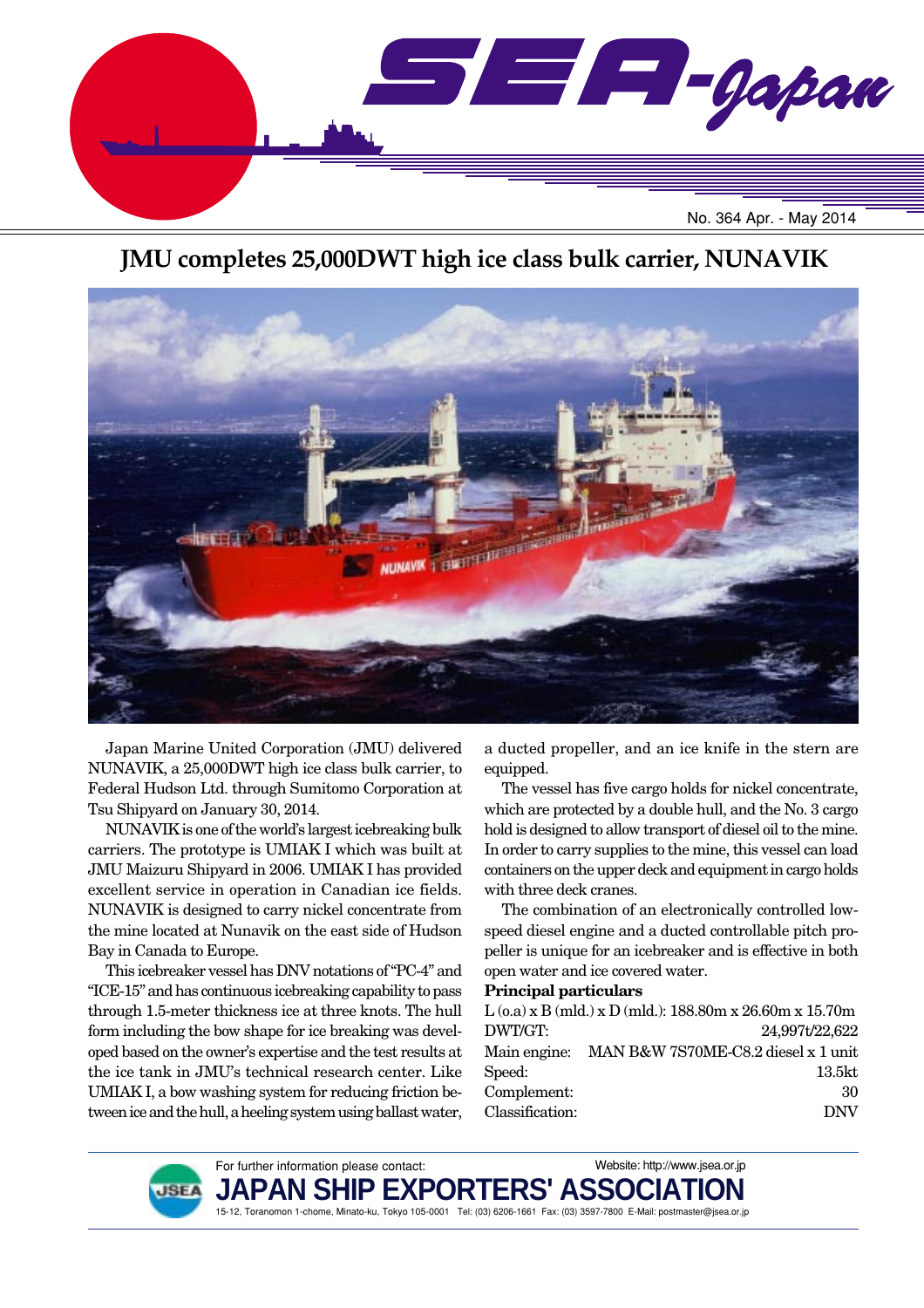### Kawasaki completes 58,606DWT bulk carrier, EUROPA BAY

Kawasaki Heavy Industries, Ltd. delivered the EUROPA BAY (HN: 1693), a 58,606DWT type bulk carrier, to "K" Line Bulk Shipping (UK) Limited at its Sakaide Works. The vessel is the 31st state-of-the-art bulk carrier of the 58,000DWT series developed by Kawasaki.

The vessel has a flush deck with a

forecastle and five cargo holds designed for optimum transport of grains, coals, ores, and steel products. Four 30t deck cranes are installed along the centerline between the hatch covers to facilitate cargo handling at ports that lack cargo-handling facilities.

The vessel employs the latest tech-



nologies to achieve maximum fuel economy, including an energy-saving main diesel engine, highly efficient propeller, and the Kawasaki semi-duct system with contrafins (SDS-F) and rudder

bulb with fins (RBS-F), which all contribute to the enhanced propulsion performance.

The main and generator engines comply with Tier II  $NO<sub>x</sub>$  emission standards set by the International Convention for the Prevention of Pollution from Ships.

#### **Principal particulars**

| $L$ (o.a.) x $L$ (b.p.) x $B$ x $D$ x d:      |                  |
|-----------------------------------------------|------------------|
| $197.00m \times 194.00m \times 32.26m \times$ |                  |
| $18.10m \times 12.65m$                        |                  |
| DWT/GT:                                       | 58,606t/33,126   |
| Cargo hold capacity:                          | $73{,}614m^3$    |
| Main engine: Kawasaki MAN B&W                 |                  |
| 6S50MC-C7 diesel x 1 unit                     |                  |
| MCR:                                          | 8,683kW x 116rpm |
| Speed, service:                               | 14.5kt           |
| Complement:                                   | 28               |
| Classification:                               | NK               |
| Registry:                                     | Panama           |
| Classification:                               | DΝ               |
|                                               |                  |

## MES delivers 72,800DWT open hatch general cargo carrier, SISKIN ARROW

Mitsui Engineering & Shipbuilding Co., Ltd. (MES) completed and delivered a 72,800DWT type open hatch jib crane general cargo carrier, SISKIN ARROW (HN: 1839) at its Chiba Works to Misuga S.A., Panama, on January 21, 2014. This is the fourth vessel of its series, which has a large cargo hold capacity of more than 86,600m3 with eight box-shaped cargo holds.

- 1. The vessel is one of the largest open hatch general cargo carriers in the world with eight box-shaped cargo holds and four jib cranes for handling cargo.
- 2. The vessel has three pairs of piggyback-type hatch covers to have large hatch openings.
- 3. The vessel has large hatch openings, which has no protruding object, and higher structural reliability with the characteristic structure of the hatch corners.
- 4. In consideration of carrying forest products, bulkheads of cargo hold have no protruding objects and dehumidifier system is provided.
- 5. Fittings for container and packaged

lumber loading are fitted on the hatch covers.

- 6. A hydro-dynamic energy saving device on the rudder achieves good propulsive performance.
- 7. MITSUI-MAN B&W diesel engine 5S60ME-C8 is a light, compact and high output electronically controlled engine complying with MARPOL NO<sub>x</sub> restriction for exhaust gas.
- 8. The bow thruster and high-lift rudder enables good maneuverability in port.
- 9. The vessel has a ballast water treatment system for protection of marine environment in advance of forthcoming entry into force of Ballast Water Management Convention.
- **Principal Particulars**

| $L$ (o.a.) x $L$ (b.p.) x $B$ x $D: 210.00m$ x |                               |  |
|------------------------------------------------|-------------------------------|--|
|                                                | 202.00m x 36.00m x 20.20m     |  |
| DWT/GT:                                        | 72,927t/46,295                |  |
|                                                | Main engine: MITSUI-MAN B&W   |  |
|                                                | 5S60ME-C8 (Mark 8) diesel x 1 |  |
| unit                                           |                               |  |
| MCO:                                           | 9,450kW x 89rpm               |  |
| Speed:                                         | $14.5$ kt                     |  |
| Complement:                                    | 30                            |  |
| Classification:                                | NΚ                            |  |
| Registry:                                      | Marshall Islands              |  |
| Delivery:                                      | January 21, 2014              |  |
|                                                |                               |  |

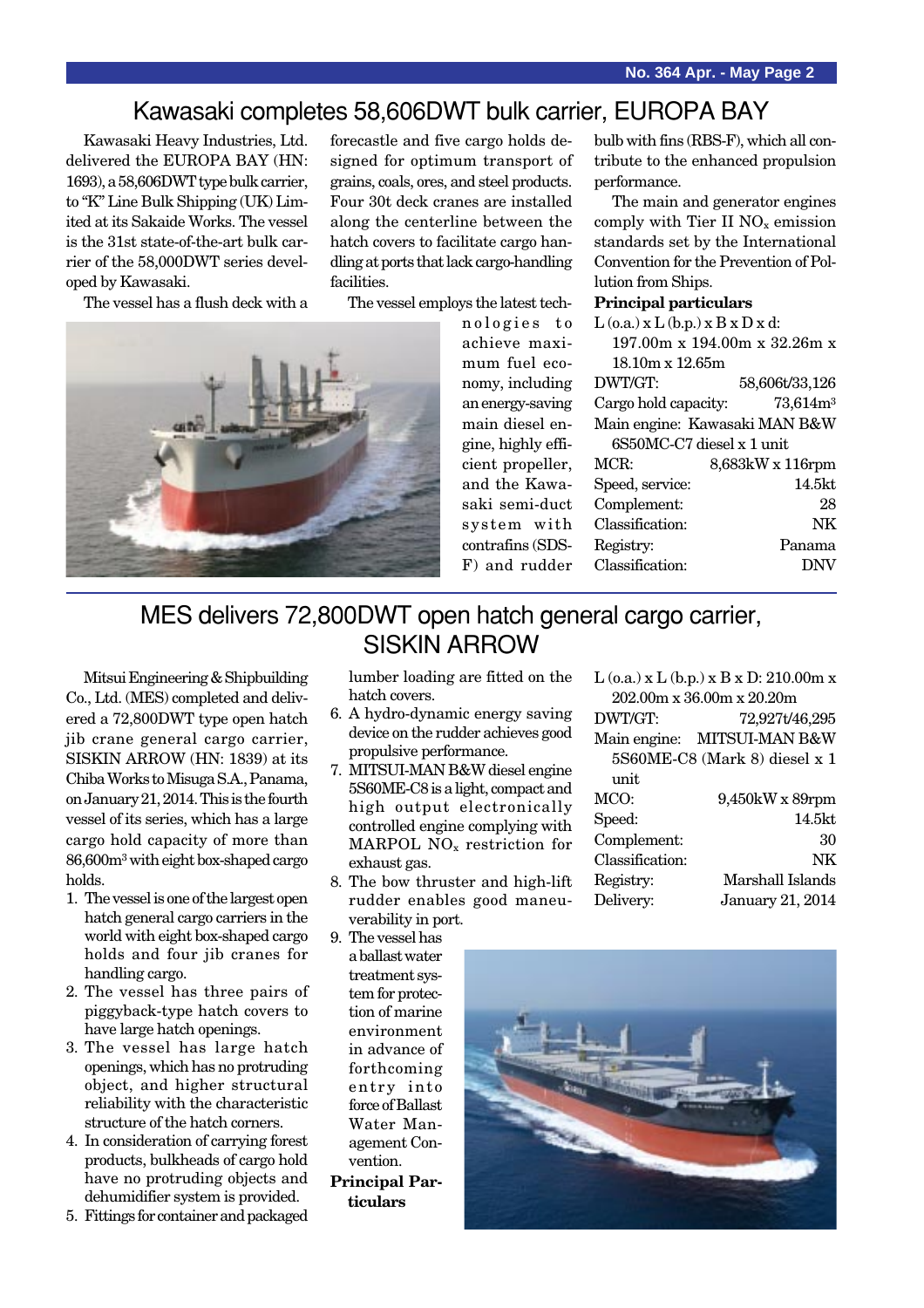# MHI completes fast ferry, HIGH SPEED SHIP KOSHIKISHIMA

Mitsubishi Heavy Industries, Ltd. (MHI) delivered the HIGH SPEED SHIP KOSHIKISHIMA, an aluminum-monohull fast ferry to the coowners, Japan Railway Construction, Transport and Technology Agency and Satsumasendai City on March 20, 2014.

The vessel was designed and built at the Shimonoseki Shipyard & Machinery Works of MHI and is now plying between Sendai Port and the Koshiki Islands.

The combination of high performance hull form and propellers achieves high fuel saving and fast service speed. The fin-stabilizer can decrease rolling during navigation under rough sea conditions. The ship is also equipped with an anti-pitching fin at the forehull bottom and a controllable trim-tab to suppress pitching.

upper deck for the passengers, and facilities on the upper deck are barrier-free. A bow thruster and two rudders are installed to facilitate smooth berthing and unberthing. All these features ensure a comfortable voyage for the passengers.



### **Principal particulars**

- $L$  (o.a.)  $x L$  (w.l.)  $x B x D x d$  (des): 45.70m x 42.00m x 7.00m x 3.15m x 1.30m GT: 197t (Japanese tonnage) *Machinery*
- Main engine: MTU12V4000M70 engines x 2 units
- MR: 1,680kW x 2000min-1/unit

|                 | Propeller: Fixed pitch propeller $x 2$ |
|-----------------|----------------------------------------|
| units           |                                        |
| Speed, service: | $26.7$ kt                              |
| Complement      |                                        |
| Passenger:      | 200 persons                            |
| Crew:           | 5 persons                              |
|                 | Classification: Japanese Government    |
|                 | Registry: Japan (Satsumasendai city,   |
| Kagoshima)      |                                        |

Space arranged on and under the

### NAMURA completes 250,000DWT-type ore carrier, IRON PILBARA

Namura Shipbuilding Co., Ltd. delivered the IRON PILBARA, a 250,895DWT ore carrier, to EL SOL MARITIME S.A. at its Imari Shipyard & Works on February 4, 2014.

This is the 16th vessel of 250,000DWT type ore carriers called "WOZMAX," and the principal dimensions of the vessel satisfy the restrictions of Port Hedland, Port Walcott, and Dampier, which are the three major ports in Western Australia

(WOZ). The mooring arrangement also satisfies the requirements of Ponta Da Madeira in Brazil, which allows the vessel to call at the port.

The vessel was constructed by complying with the requirements of the latest amendments of the international regulations at the construction stage. Moreover, improved propulsion performance and fuel oil saving can be achieved with adoption of the Namura flow Control Fin (NCF) and



Rudder-fin (R-Fin), both developed by Namura.

The main engine of the vessel is the MAN B&W 7S80MC-C (Mark 7) type and drives a single fixed pitch propeller. The machinery in the engine room is automated based on the NK M0 concept.

For the machinery section, a centralized fresh water cooling system is adopted to ease maintenance. Water ballast pumps with a large capacity are installed for quicker cargo loading operation. IMO PSPC-WBT is applied for corrosion protection of water ballast tanks to increase the safety of the vessel.

#### **Principal particulars**

L (o.a.) x B x D x d:329.95m x 57.00m x 25.10m x 18.00m

DWT/GT: 250,895 t/132,587 t Main engine:MAN B&W 7S80MC-C

| (Mark 7) diesel x 1 unit |
|--------------------------|
|--------------------------|

| about 15.0kt        |
|---------------------|
| 25                  |
| NK.                 |
| Republic of Liberia |
|                     |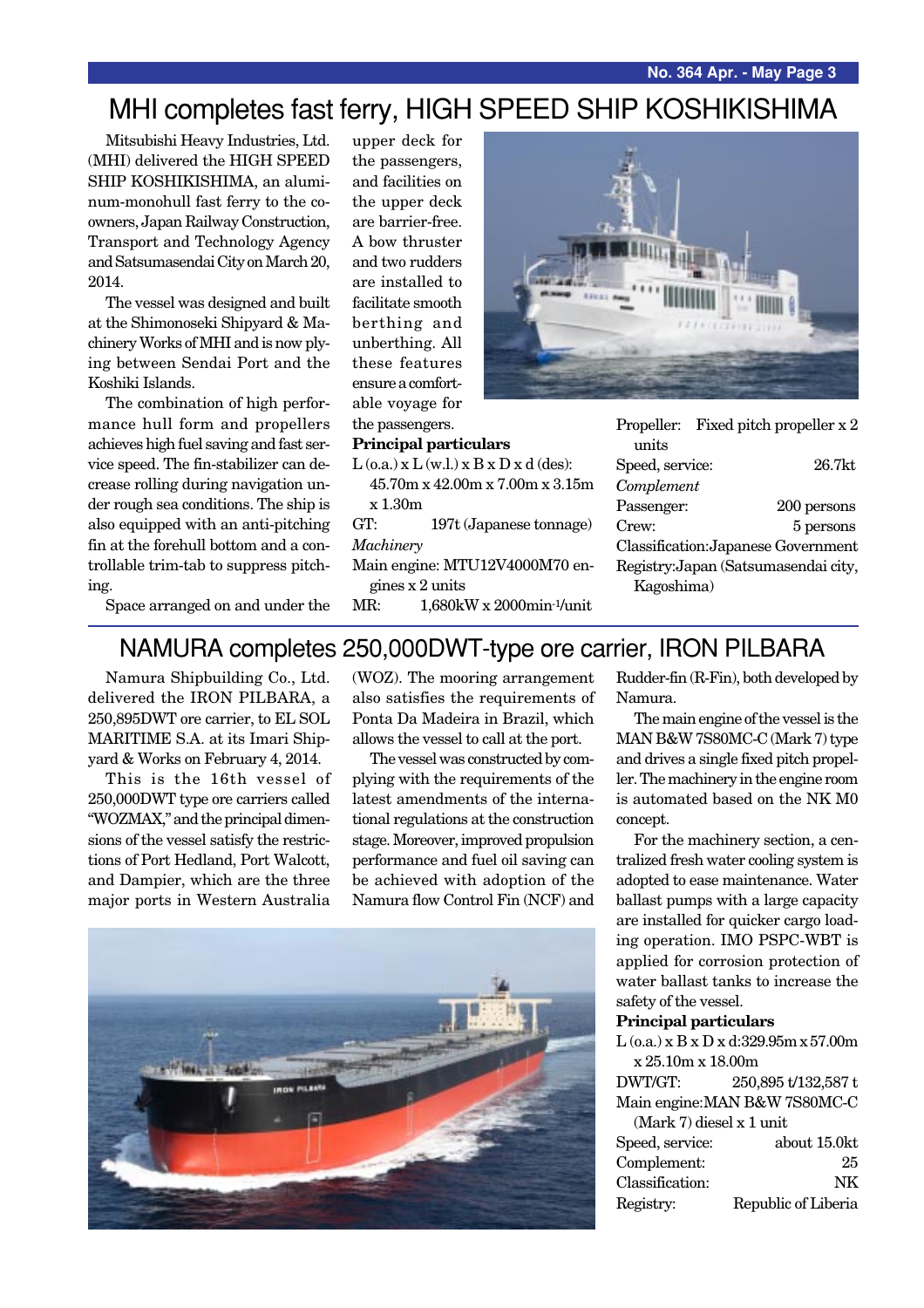### LH2 carrier construction approval Kawasaki obtains ClassNK AiP for LH2 cargo containment system

Kawasaki Heavy Industries, Ltd. has obtained the Approval in Principle (AiP) from the Nippon Kaiji Kyokai (ClassNK) for designing and fabricating a cargo containment system (CCS) to be installed on a liquefied hydrogen (LH2) carrier.

ClassNK granted AiP to Kawasaki complying with the IGC code (International Code for the Construction and Equipment of Ships Carrying Liquefied Gases in Bulk) and Ship Classification rules as well as based on the risk evaluation results from the HAZID (Hazard Identification Study) Analysis.

The LH2 CCS will be used for the world's first LH2 carrier being developed by Kawasaki and is a cryogenic accumulation type cargo containment vessel with a capacity of 1,250m3 since LH2 is more volatile compared with LNG. Kawasaki has developed this tank system using its rich expertise obtained through construction of LNG carriers as well as LNG and LH2 storage and transport facilities. Since LH2 has a very low temperature of below - 252oC, the LH2 carrier will use an independent horizontally laid cylindrical containment vessel that will contract freely from hull structures.

The LH2 boil-off gas (BOG) gener-



*An appearance of the LH2 carrier (2,500m*3 *capacity)*

ated due to external heat penetration will tightly be contained inside the pressure-resistant cargo containment vessel with the accumulation system. Adoption of the accumulation system will allow unloading of LH2 not only by a pump built in the cargo containment vessel but also under pressure. To minimize BOG rate during transport, the cargo containment vessel will be a double shell type for which a vacuum heat insulation system has newly been developed. A newly developed glass fiber reinforced plastic (GFRP) material will be used for the



*Cargo containment vessel for the LH2 carrier*

support structures of the cargo containment vessel. This material has very low heat conduction and sufficient structural strength, resulting in good heat insulation efficiency.

A dome chamber that will perform as a manhole will be added to the double-shell construction of the cargo vessel, which will permit inspection inside the cargo containment vessel when docking.

In Japan, the hydrogen market is expected to increase in the near future due to the launching of fuel cell vehicles (FCV) in the market and shifting to alternative energy sources. Kawasaki's LH2 carrier (total LH2 transport capacity: 2,500m3) will be designed to have two units of cargo containment vessels, and the hull will have double side-shells and bottom for the compartment of cargo containment vessels. This will ensure safety of the ship against collision or stranding. Moreover, a cargo hold cover will protect the cargo containment vessels from external damage and shut off open air.

The main engine will be a diesel engine while an onboard test facility and laboratory will be installed to conduct experiments on the fuel cell and hydrogen gas turbine to research the utilization of BOG in the future.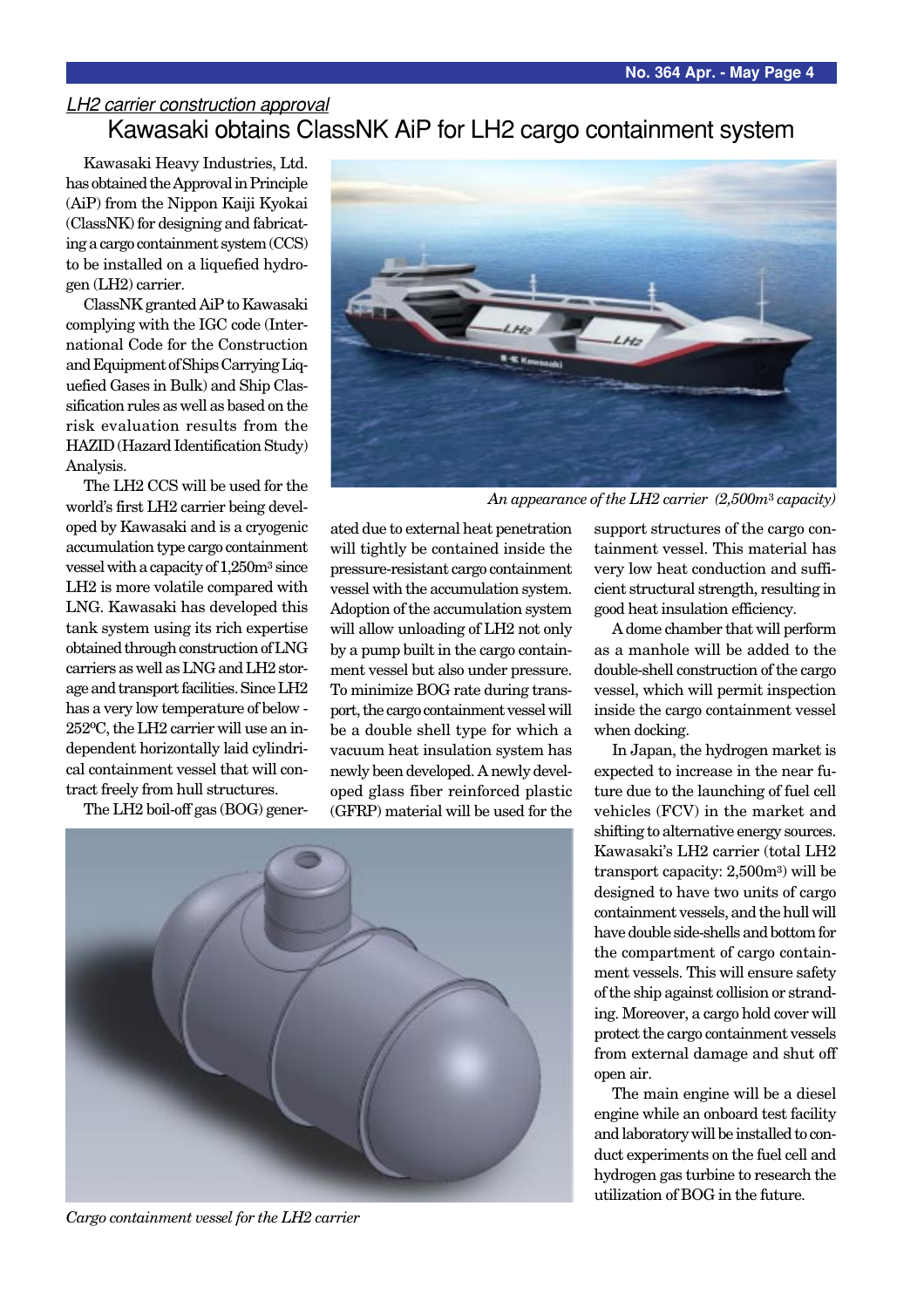### Sanoyas completes 4,300,000cft woodchip carrier, EAGLE SKY

Sanoyas Shipbuilding Corporation delivered the EAGLE SKY (HN: 1317), a woodchip carrier, to its owner Ocean Woodland Shipping Co., Ltd. on January 30, 2014. The carrier was constructed at the Sanoyas Mizushima Shipyard.

The vessel is the Sanoyas developed 4.30 million cubic feet (approximately 121,000m3) type wood chip carrier with a wide beam and shallow draft, which is one of the largest cargo hold capacities in the world. This is the second vessel built by Sanoyas complying with the fuel oil tank protection regulations and "Performance Standard for Protective Coatings" (PSPC) of the International Maritime Organization.

The vessel is the flush decker type with an aft engine room and accommodation house. The cargo space is divided into six holds, and each structure is designed and arranged for efficient loading and unloading of woodchips. This type of vessel has greater depth than that of the conventional bulk carrier of the same deadweight class due to its design to carry low-density cargoes like woodchips.

Improved propulsion efficiency of the vessel is achieved with a low-speed and long-stroke main engine combined with a high-efficiency propeller together with the Sanoyas energy saving device



A 975t/h chip unloader, three deck cranes, and four hoppers are installed between the cargo hatches. The main belt conveyor is laid fore-and-aft over the main deck, and a shuttle conveyor is equipped on the bow to unload woodchips from the ship to a shore facility. All cargo handling equipments are designed for quick and safe unloading work. The cargo hatch covers are the folding type driven by an electro-hydraulic system.

#### **Principal particulars**

Owner: Ocean Woodland Shipping

| Co., Ltd.                                |                                               |
|------------------------------------------|-----------------------------------------------|
| Hull No.:                                | 1317                                          |
| Ship type:                               | Woodchip carrier                              |
| $L$ (o.a.) x $L$ (b.p.) x $B$ x $D$ x d: |                                               |
|                                          | $209.99m \times 204.00m \times 37.00m \times$ |
| $22.85m \times 11.929m$ (ext.)           |                                               |
| DWT/GT:                                  | 63,328t/49,718 t                              |
|                                          | Cargo hold capacity: $121,605m^3$             |
| $(4,294,466ft^3)$ (grain)                |                                               |
|                                          | Main engine: MAN B&W 6S50MC-                  |
| C8 diesel x 1 unit                       |                                               |
| MCO:                                     | 9,480kW                                       |
| Speed, service:                          | about 14.6kt                                  |
| Complement:                              | 28                                            |
| Classification:                          | NK                                            |
| Registry:                                | Panama                                        |
| Delivery:                                | <b>January 30, 2014</b>                       |
|                                          |                                               |

## JSEA participates in Posidonia 2014

The 24th Posidonia 2014 (The International Shipping Exhibition) will take place at the Metropolitan Expo Centre in Athens for five days from June 2 through 6. This event is organized by Posidonia Exhibitions SA and sponsored by the Greek Ministry of Mercantile Marine, Union of Greek Shipowners, etc., and organizations related to the maritime industry. The Japan Ship Exporters' Association (JSEA) consisting of 11 Japanese shipbuilders will participate in the exhibition with the financial support of The Nippon Foundation and in cooperation with The Shipbuilders' Association of Japan. JSEA will comprise the Japanese representation together with the Japanese Marine Equipment Association (JSMEA) on the 489m2 stand floor and demonstrate the superior technologies accumulated through many years of experience in shipbuilding. Particular ship hull forms and newly developed ship designs will be introduced with photographs, a 183-inch screen, and other presentations.

Shipbuilders: Imabari Shipbuilding Co., Ltd.

Japan Marine United Corporation

Kawasaki Heavy Industries, Ltd. Mitsubishi Heavy Industries, Ltd. Mitsui Engineering & Shipbuilding

Co., Ltd. Namura Shipbuilding Co., Ltd. Oshima Shipbuilding Co., Ltd. Sanoyas Shipbuilding Corporation Sasebo Heavy Industries Co., Ltd. Shin Kurushima Dockyard Co., Ltd. Sumitomo Heavy Industries Marine & Engineering Co., Ltd.